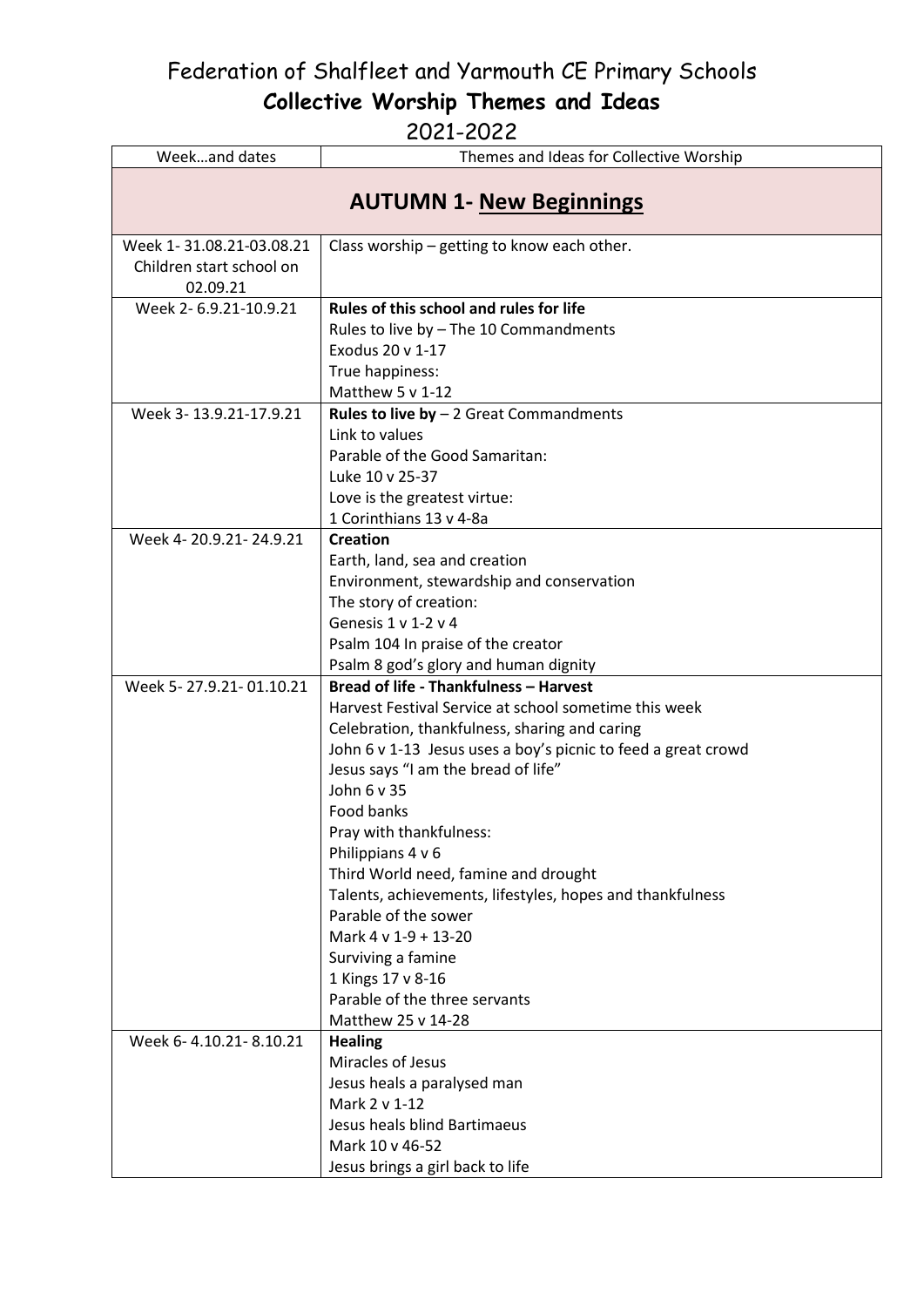|                           | Mark 5 v 21-24 and 38-43                                                   |  |
|---------------------------|----------------------------------------------------------------------------|--|
| Week 7-11.10.21-15.10.21  | St. Luke                                                                   |  |
|                           | Who was he?                                                                |  |
|                           | What did he do?                                                            |  |
|                           | Do we have any modern day Saints?                                          |  |
|                           |                                                                            |  |
|                           | HALF TERM-18.10.21-29.10.21                                                |  |
|                           |                                                                            |  |
|                           | <b>AUTUMN 2- Getting on and Falling out</b>                                |  |
|                           |                                                                            |  |
| Week 1-1.11.21-5.11.21    | Remembering                                                                |  |
|                           | Could talk about RBL Poppy appeal in preparation for Remembrance Day       |  |
|                           | War and Peace                                                              |  |
|                           | People of Faiths and Saints                                                |  |
|                           | All Saints' Day                                                            |  |
|                           | All Souls                                                                  |  |
|                           | Patronal saint of Parish Church                                            |  |
|                           | Guy Fawkes Day                                                             |  |
| Week 2-8.11.21-12.11.21   | Remembrance including Remembrance Day and Remembrance Sunday               |  |
|                           | Remembrance day Thursday 11 <sup>th</sup> November                         |  |
|                           | Remembrance Sunday- 14 <sup>th</sup> November 21                           |  |
|                           | Sadness and loss                                                           |  |
|                           | Personal heroes                                                            |  |
| Week 3-15.11.21-19.11.21  | <b>Special memories</b>                                                    |  |
|                           | What special memories do people have?                                      |  |
|                           | How do we remember them?                                                   |  |
|                           | How do different religions and faiths remember special celebrations and    |  |
|                           | events?                                                                    |  |
| Week 4-22.11.21-26.11.21  | <b>Meaning of advent candles</b>                                           |  |
|                           | Advent Sunday 28.11.21                                                     |  |
|                           | Advent wreath- Light the 1st candle                                        |  |
|                           | Discuss what each candle on the wreath represents                          |  |
|                           | Different faiths that use light as a symbol- Hanukah, Diwali etc           |  |
| Week 5-29.11.21-03.12.21  | New church Year-Advent/Christingle                                         |  |
|                           | Advent wreath- Light the 2 <sup>nd</sup> candle                            |  |
|                           | New start to the churches year                                             |  |
|                           | What is Advent?                                                            |  |
|                           | Why do Christians celebrate it?                                            |  |
|                           | What traditions/ customs do they do when they are preparing for something? |  |
| Week 6-6.12.21-10.12.21   | <b>Christmas customs and traditions</b>                                    |  |
|                           | Advent Wreath- Light the 3rd Candle                                        |  |
|                           | Christingle Services to be held at school- sometime within this week       |  |
|                           | Christmas customs around the world                                         |  |
|                           | UK traditions- where did they come from, when did they start?              |  |
|                           | Other countries traditions                                                 |  |
| Week 7-13.12.21-17.12.21  | The Christmas story                                                        |  |
|                           | Advent Wreath- Light the 4 <sup>th</sup> Candle                            |  |
|                           | Christmas Worship                                                          |  |
| <b>CHRISTMAS HOLIDAYS</b> |                                                                            |  |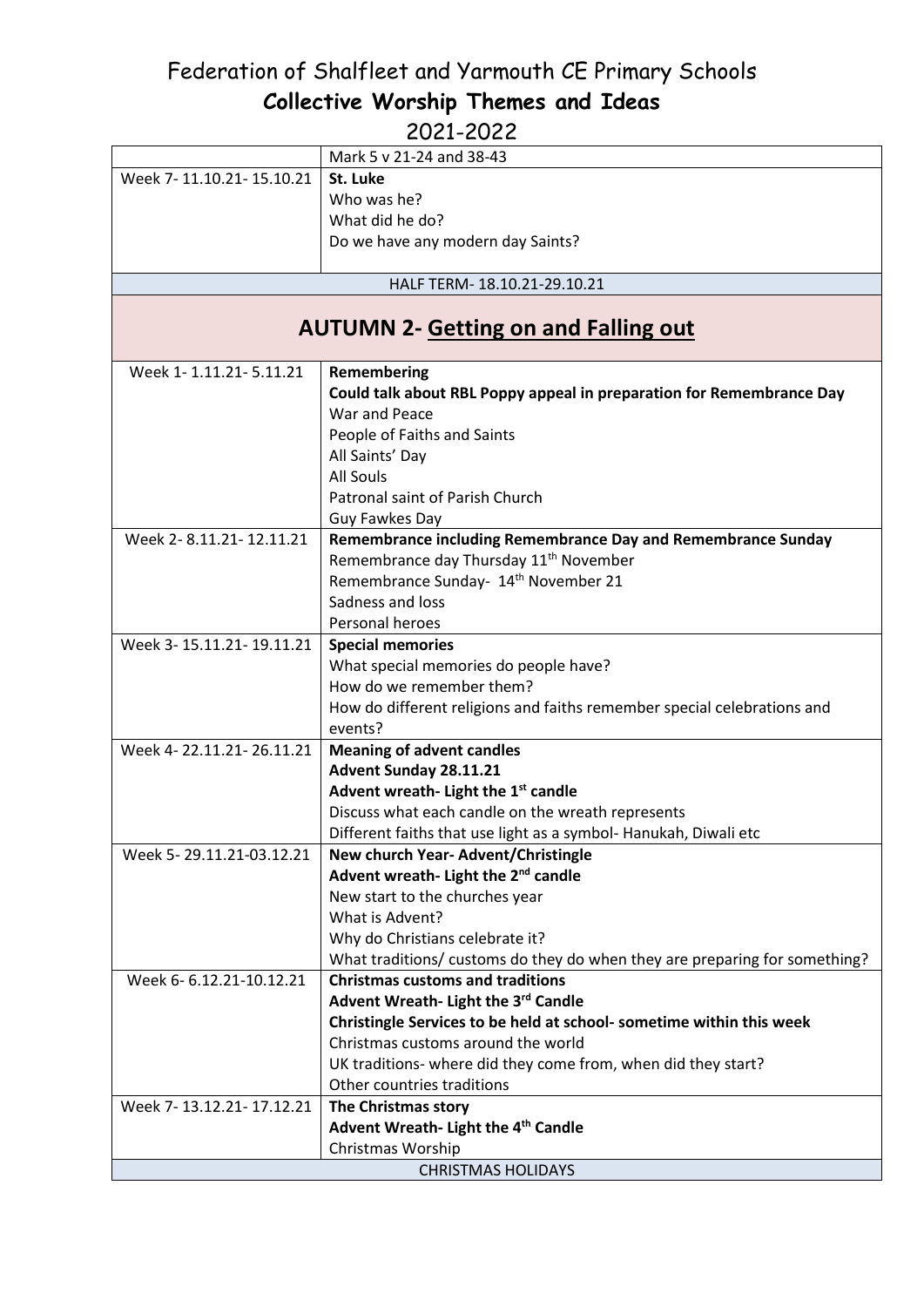| <b>SPRING 1- Going for Goals</b> |                                                                      |  |
|----------------------------------|----------------------------------------------------------------------|--|
| Week 1-3.1.22-7.1.22             | Epiphany                                                             |  |
|                                  | What is Epiphany?                                                    |  |
|                                  | New Year - fresh start and resolutions                               |  |
|                                  | Epiphany - Gifts                                                     |  |
| Week 2-10.1.22-14.01.22          | <b>Baptism of Jesus</b>                                              |  |
|                                  | What is a Baptism? Who has been baptised? Do they remember it?       |  |
|                                  | Baptised as a baby, child, teenager or adult                         |  |
|                                  | Baptism of the Lord                                                  |  |
|                                  | Dedication and baptism of Jesus                                      |  |
| Week 3-17.01.22-21.01.22         | <b>Baptism names</b>                                                 |  |
|                                  | Journeys<br>What journeys do the children go on?                     |  |
|                                  | When did Jesus make and go on journeys?                              |  |
|                                  | Are all journeys important?                                          |  |
|                                  | Physical journeys, emotional journeys, learning journeys etc         |  |
| Week 4-24.1.22-28.01.22          | School value - Respect                                               |  |
|                                  | Discussion about our school value of Respect                         |  |
|                                  | Spirituality link                                                    |  |
|                                  | Link to stories, verses in the bible                                 |  |
| Week 5-31.01.22-04.02.22         | Candlemas (2 <sup>nd</sup> Feb)                                      |  |
|                                  | The light of the World                                               |  |
|                                  | Babies, dedication and hope                                          |  |
| Week 6-07.02.22-11.02.22         | School value - Determination                                         |  |
|                                  | Discussion about our school value of determination                   |  |
|                                  | Spirituality link                                                    |  |
|                                  | Link to stories, verses in the bible                                 |  |
| Week 7-14.02.22-18.02.22         | <b>School Values- relationships</b>                                  |  |
|                                  | Discussion about our school value of Relationships                   |  |
|                                  | Spirituality link<br>Link to stories, verses in the bible            |  |
|                                  | FEBRUARY HALF TERM 21.02.22-25.02.22                                 |  |
|                                  |                                                                      |  |
| <b>SPRING 2-Good to be me</b>    |                                                                      |  |
| Week 1-28.02.22-04.03.22         | <b>Start of Lent (2.3.22)</b>                                        |  |
|                                  | Shrove Tuesday                                                       |  |
|                                  | Ash Wednesday                                                        |  |
|                                  | St. David's Day                                                      |  |
|                                  | Discussion about these important dates and what Lent is              |  |
| Week 2-07.03.22-11.03.22         | <b>Temptation and saying sorry</b>                                   |  |
|                                  | Fasting/self-control                                                 |  |
|                                  | Spiritual Spring clean up                                            |  |
|                                  | Temptation and saying sorry                                          |  |
| Week 3-14.03.22-18.03.22         | Fasting, self-control and giving up<br>Forgiveness/service to others |  |
|                                  | Forgiveness                                                          |  |
|                                  |                                                                      |  |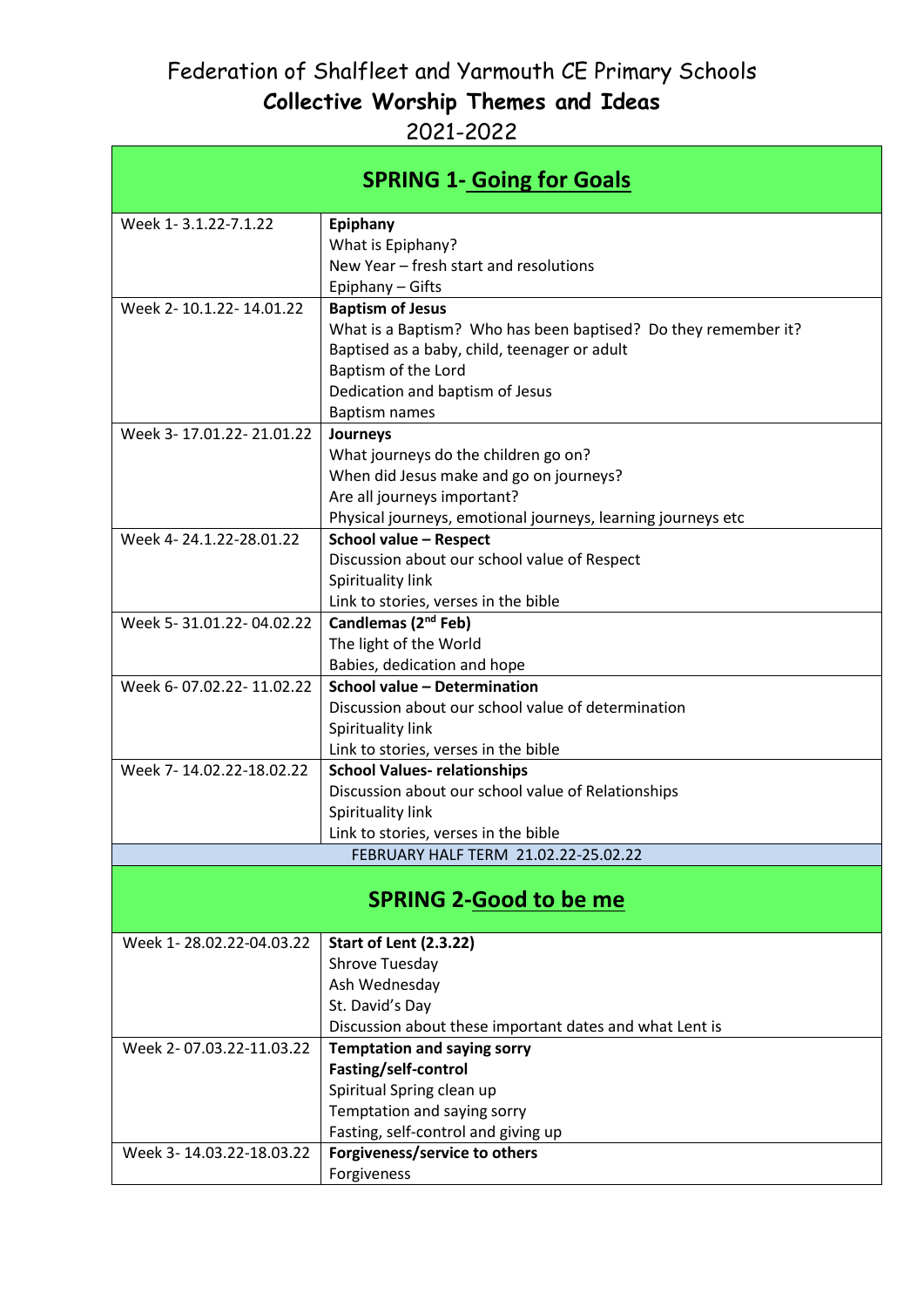|                          | Foot washing and service to others                                      |  |
|--------------------------|-------------------------------------------------------------------------|--|
|                          | When should we forgive?                                                 |  |
|                          | What should we say?                                                     |  |
|                          | How should we act towards each other?                                   |  |
| Week 4-21.03.22-25.03.22 | <b>Mothering Sunday</b>                                                 |  |
|                          | School value of Relationships linked to our Mothers/Grandmothers/Carers |  |
|                          | Mothering Sunday 27th March 2022                                        |  |
| Week 5-28.03.22-01.04.22 | <b>School Value- Relationships</b>                                      |  |
|                          | Relationship with God and Jesus at this time of year- Lent and Easter   |  |
|                          | Spirituality Link                                                       |  |
|                          | Link to stories/verses in the bible                                     |  |
| Week 6-04.04.22-08.04.22 | Holy week (10.04.22-16.04.22) Easter story                              |  |
|                          | Easter Service at the church/school sometime this week                  |  |
|                          |                                                                         |  |
|                          | Introduction to Holy Week (during Easter holiday)                       |  |
|                          | Easter story - Joy, Hope, Love<br><b>EASTER HOLIDAYS</b>                |  |
|                          |                                                                         |  |
|                          | <b>SUMMER 1- Relationships</b>                                          |  |
|                          |                                                                         |  |
| Week 1-25.04.22-29.04.22 | Inspirational people + St. Georges day 23/4                             |  |
|                          | Inspirational people                                                    |  |
|                          | St George's Day                                                         |  |
|                          | Who inspires the children?                                              |  |
|                          | Who inspires us as Adults?                                              |  |
|                          | Role models                                                             |  |
| Week 2-02.05.22-06.05.22 | School value - Respect                                                  |  |
|                          | Discussion about our school value of Respect                            |  |
|                          | Spirituality link                                                       |  |
|                          | Link to stories, verses in the bible                                    |  |
| Week 3-09.05.22-13.05.22 | Friendship                                                              |  |
|                          | <b>Making friends</b>                                                   |  |
|                          | Who were Jesus's friends?                                               |  |
|                          | Why are friends important?                                              |  |
|                          | Bible Story of Ruth and Naomi                                           |  |
| Week 4-16.05.22-20.05.22 | Ascension day 26 <sup>th</sup> May 2022                                 |  |
|                          | What is ascension day?                                                  |  |
|                          | What does it mean?                                                      |  |
| Week 5-23.05.22-27.05.22 | Pentecost 5th June 2022                                                 |  |
|                          | What is Pentecost?                                                      |  |
|                          | What is the holy spirit                                                 |  |
|                          | Link to the candle moment on the spirituality board.                    |  |
|                          | HALF TERM 30.05.22-03.06.22                                             |  |
|                          |                                                                         |  |
| <b>SUMMER 2- Changes</b> |                                                                         |  |
| Week 1-06.06.22-10.06.22 | School values - Relationships - linked to Queen's birthday              |  |
|                          | <b>Queens Platinum Jubilee</b>                                          |  |
| Week 2-13.06.22-17.06.22 | Relationships - linked to Father's day-19 <sup>th</sup> June            |  |
|                          | Spirituality link                                                       |  |